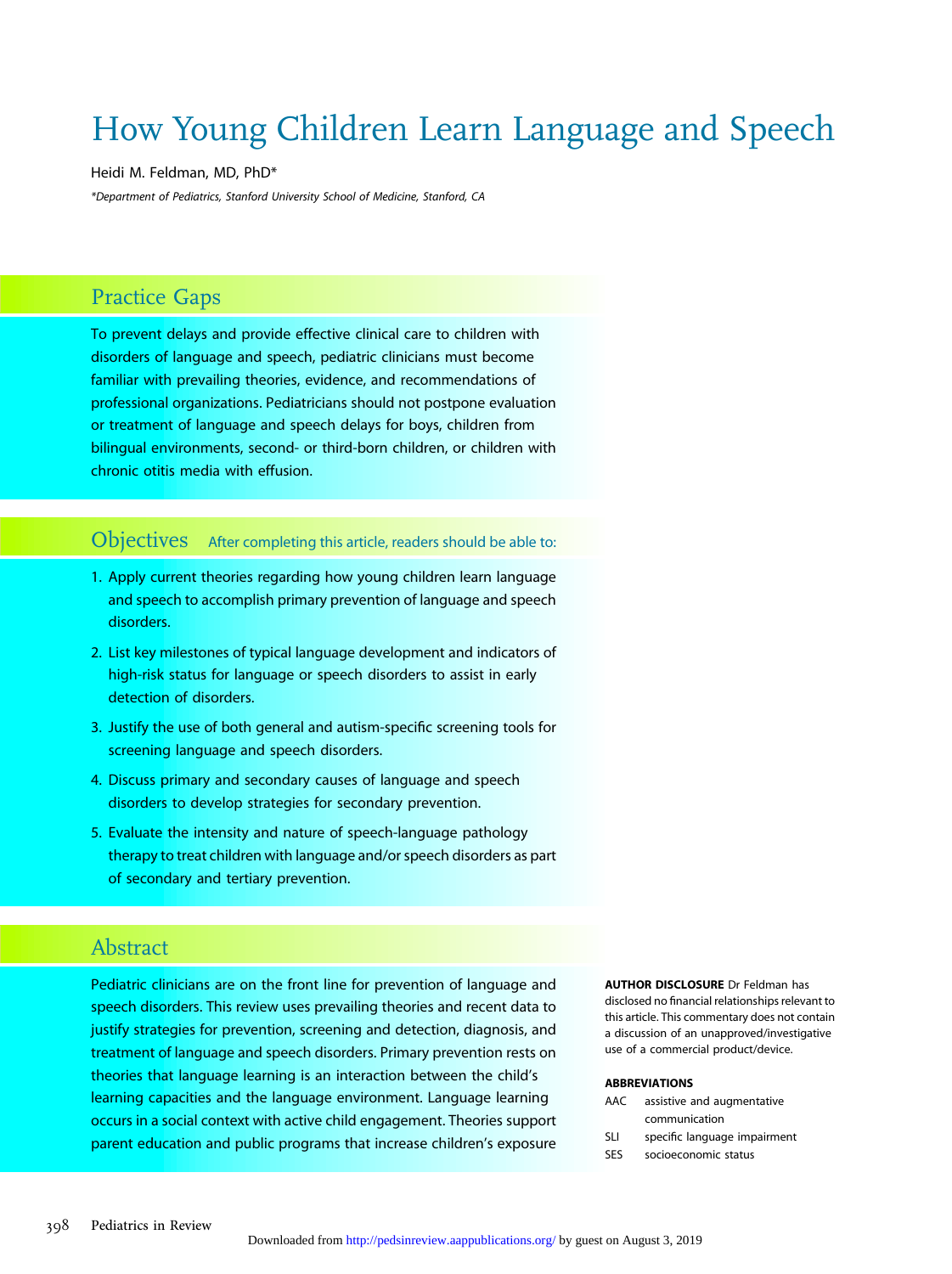to child-directed speech. Early detection of delays requires knowledge of language milestones and recognition of high-risk indicators for disorders. Male sex, bilingual environments, birth order, and chronic otitis media are not adequate explanations for significant delays in language or speech. Current guidelines recommend both general and autism-specific screening. Environmental and genetic factors contribute to primary language and speech disorders. Secondary and tertiary prevention requires early identification of children with language and speech disorders. Disorders may be found in association with chromosomal, genetic, neurologic, and other health conditions. Systematic reviews find that speech-language therapy, alone or in conjunction with other developmental services, is effective for many disorders. Speech-language interventions alter the environment and stimulate children's targeted responding to improve their skills.

### INTRODUCTION

Learning language seems like a monumental task for the young child. The world's languages contain thousands of words that can be combined to convey an infinite number of meanings. Children are born without knowing which of the world's languages they must learn. If born in Brazil, they must learn Portuguese; if born in the Philippines, they must learn Tagalog. If born in Belgium or Quebec, or into an immigrant or refugee family, they may need to learn 2 different languages simultaneously. Despite these challenges, most children acquire the fundamentals of language effortlessly in the toddler and preschool years, without formal instruction or explicit feedback. By age 5 years, they have a vocabulary of thousands of words; create sentences with complex grammatical features; differentiate literal from nonliteral meanings, such as humor or metaphor; observe the social conventions of conversation; and apply language skills in the service of learning to read. By age 8 years, their speech sound inventory is mature.

Variation in the rate and efficiency of language development is substantial. Approximately 16% of children experience delays in the initial phases of language learning, and approximately half of those children show persistent difficulties. (1) In children age 3 to 5 years, speech and language impairment is the most prevalent eligibility criterion that warrants enrollment in special education preschool services (Fig 1). (2) Among school-age children, the category of learning disabilities, often a late manifestation of language and speech disorders, predominates as the eligibility criterion for special education; however, speech-language impairment ranks second. Deficits in language or speech that are sufficiently severe to interfere with daily functioning,

including learning, communication, and/or social interactions, meet the criteria for a disability.

Pediatric clinicians are on the front line for primary, secondary, and tertiary prevention of language and speech disorders. (3) Primary prevention, such as immunizations, prevents the condition from ever occurring. Secondary prevention requires early detection and treatment of a disorder to result in a milder variant than would have



Figure 1. Among the more than 750,000 children in the United States age 3 to 5 years in 2016 who were enrolled in special education services, this pie chart shows the percentages found eligible for services based on speech-language impairment, autism, developmental delays, and other criteria. Speech-language impairment is the most common reason that children are deemed eligible for preschool special education services.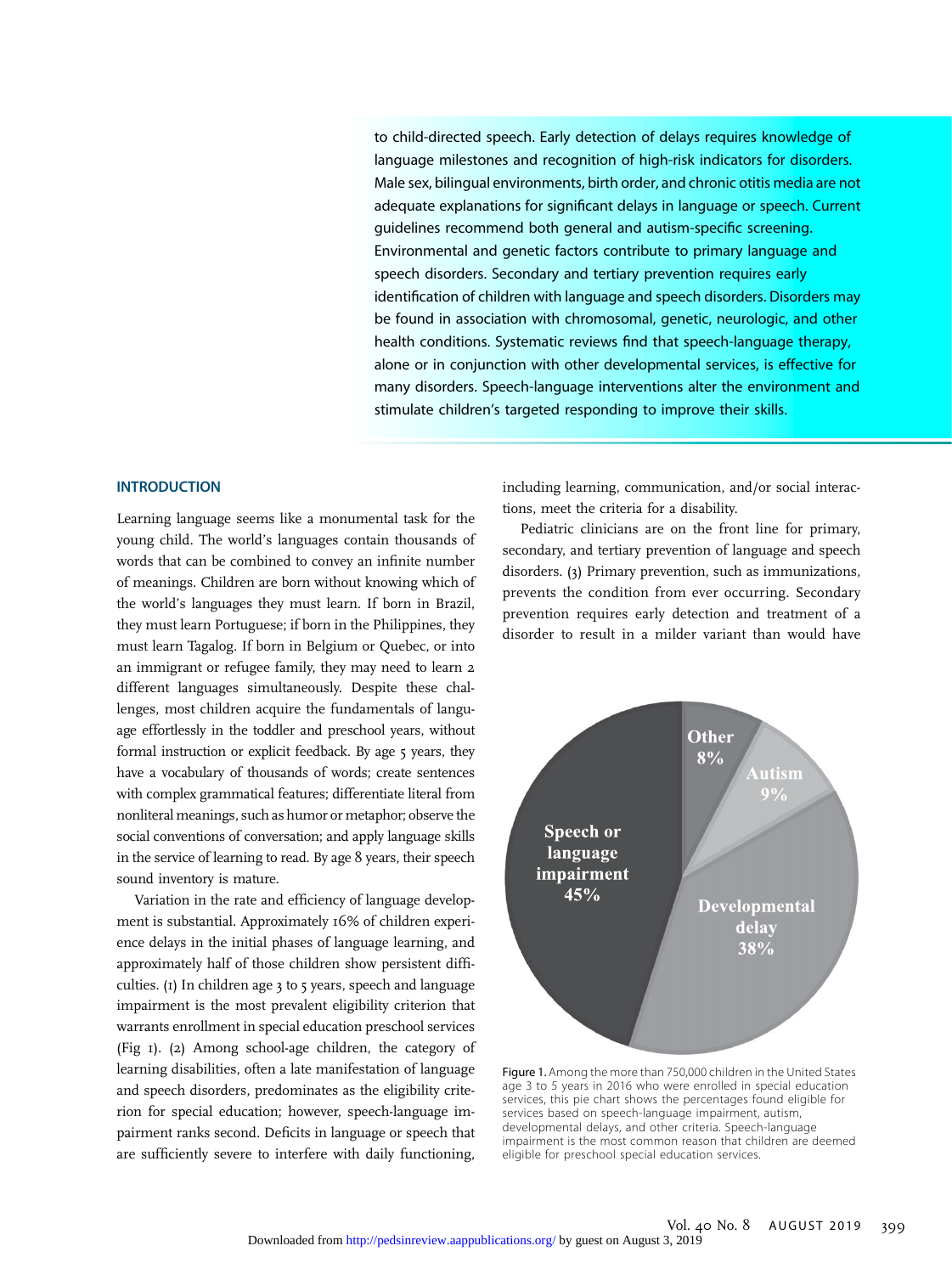occurred otherwise. Tertiary prevention may not change the disorder but improves functional outcomes of affected children. The overriding objective of this review is to empower pediatric clinicians with prevailing theories, recent evidence, and recommendations to be used to promote primary, secondary, and tertiary prevention of language and speech disorders.

### **DEFINITIONS**

Language is the distinctly human form of communication that binds human social groups. Language uses arbitrary but socially agreed on signals (words and sentences) in a rulegoverned system to convey meaning. Unlike animal communication, human language uses signals creatively to communicate beyond the here and now, allowing discussion of past or future events and abstract, hypothetical, or imaginary ideas. Speech is the usual output of the language system, created by the complex and coordinated movements of respiratory, laryngeal, velopharyngeal, and oral structures. Other outputs include sign languages and written languages. Language is subdivided into receptive (ability to understand) and expressive (ability to produce) components. Language is further thought to comprise interacting subsystems: phonology (the system of speech sounds), lexicon (vocabulary), syntax (grammar), semantics (meaning), and pragmatics (social aspects of language that consider the speaker and the context). Speech is also composed of subsystems: articulation (speech sounds), voice and resonance, and fluency.

### PRIMARY PREVENTION

Language learning is a product of the interaction between the child's learning capacities and the language environment. (4) Insights about how young children learn language derive from computer simulation models based on "parallel distributed processing" or "connectionist frameworks" that are designed to mimic characteristics of human brain structure and function. (5) Basic processing units in these models are simple and highly interactive, analogous to neurons in the brain. Units that become active simultaneously develop connections, and connections that occur in unison form networks. Knowledge is conceptualized as patterns of activity within the network; learning represents changes in the patterns of activity within and across networks. Importantly, networks do not require any initial biases or built-in organization to become organized. Rather, they organize based on experiences in the environment. These models can explain how infants learn whatever language they are exposed to. These models have also been found to further explain many of the phenomena of language learning, such as how children learn to correctly conjugate both regular verbs and irregular verbs. (5)

A challenge for the infant is segmenting the sound stream into meaningful units, such as words, that serve as inputs for learning. Children use "statistical learning" for this purpose. Statistical properties of sound sequences vary. For example, sounds that occur within words have a higher frequency of co-occurrence than sounds that occur between words. Infants as young as age 8 months unconsciously detect these distributional statistical properties and use them to segment the continuous sound stream into wordlike units. (6) Sequential statistical learning also allows the young child to detect sequential ordering and co-occurrence of words within sentences to explain the acquisition of syntax. (7) Moreover, infants and children can take advantage of statistics of word referent co-occurrences to learn the meanings of words. (8) Statistical learning is facilitated when parents use child-directed language, colloquially known as baby talk. Child-directed language is characterized by limited vocabulary, short sentences, multiple repetitions, relatively few errors, and exaggerated intonation. (9)

An important ingredient for language learning is the social context. Early language learning requires human interactions; televisions and computers are not sufficient. Warm, mutually respectful, low-stress exchanges between infants and competent language users (adults or other children) facilitate learning. Language learning requires the child's active engagement with the input. Children must monitor the input, detecting, for example, differences between what they heard and what they might have said or what they thought a word meant. Recognition of the discrepancy helps children progress in learning semantics and syntax. Talking about what a child is doing or expanding what a child has just said facilitates the child's active engagement.

Another challenge for the infant is learning to map speech perception to speech production. (10) Most of the structures that generate speech sounds in the vocal tract are hidden from view. "Mirror neurons" that fire both when an individual performs an action and when the individual perceives others performing the same action are plausible mechanisms for linking perception to production. Human mirror neuron populations seem to be clustered in several cortical areas in the brain, including the prefrontal cortex, that are often implicated in language use. (10)

Primary prevention of language and speech delays or disorders may be achieved by providing children with a rich language environment within positive social relationships. Therefore, recommendations that primary care clinicians can give to parents of infants and young toddlers are as follows:

• Speak often to infants and young children. Baby talk—the use of simple sentences with exaggerated intonation—is well suited to children's learning needs.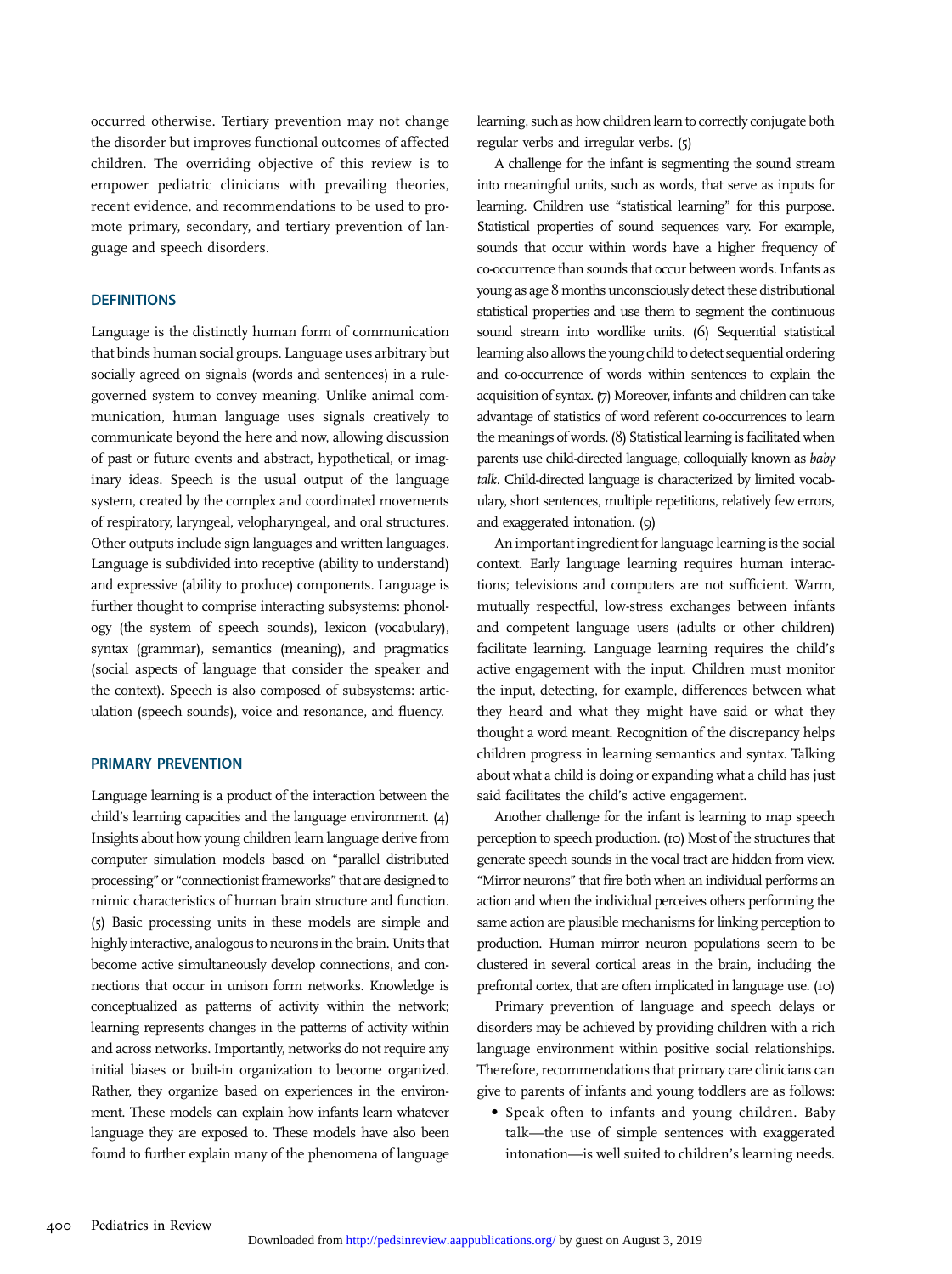- Use language to describe or explain what a young child is doing or to expand what a child has just said to engage the child for language learning.
- Use language during social interactions, such as reading books and playing. Reading is associated with more language input than meals, baths, or play. (11)
- Limit screen time (12) in favor of active social interactions.
- Support public policy initiatives that provide education to parents about language learning, such as nurse home visiting programs, or that support effective language environments for children, such as publicly funded universal preschools.

Reach Out and Read [\(http://reachoutandread.org/\)](http://reachoutandread.org/) is a program for primary care offices that provides books to families and counseling on the importance of reading to children. It represents a strategy for modeling as well as counseling on the importance of language and reading.

# EARLY DETECTION OF LANGUAGE AND SPEECH **DELAYS**

Early detection of language and speech delays is predicated on knowledge of the pattern of development. Table 1 documents milestones in the development of language and speech from infancy to age 8 years. Children produce their first words at approximately age 1 year. Initial lexical growth is slow, approximately 1 to 2 words per week. Once the vocabulary reaches approximately 50 words, the pace of development accelerates. Lexical growth increases to 1 to 2 new words per day, and children begin combining words into 2-word phrases. The "vocabulary spurt" has been attributed to biological factors, such as myelination of white matter language pathways. (13) An increase in the pace of learning also conforms to self-organization of a neural network. (5) Between ages 2 and 4 years, children build their lexicon and grammatical skills. Patterns of development vary across children, most likely as a function of their experiences in the environment. By school age, all of the fundamentals of language are typically mastered. Children may still show immaturities in motor speech skills to age 8 years, but intelligibility at school age should be approximately 100%.

Developmental surveillance may detect children at high risk for disorders in language and speech. Surveillance uses all clinical approaches (history, physical and neurologic examinations, observations) at all health supervision visits. "Red flags" (Table 2) are delays or differences that indicate a high prevalence for persistent disorders, and they should prompt an evaluation.

The American Academy of Pediatrics recommends developmental screening with a validated instrument at least at ages 9, 18, and 24 to 30 months.  $(14)(15)$  Screening establishes whether a nonsymptomatic or presymptomatic child is at high or low risk for a language or speech disorder. A 2-step screening process is important. The first step should use a general screening instrument, such as the commercially available Parents' Evaluation of Developmental Status ([http://](http://www.pedstest.com/) [www.pedstest.com/\)](http://www.pedstest.com/) or Ages and Stages Questionnaires, Third Edition [\(http://agesandstages.com/products-services/asq3/](http://agesandstages.com/products-services/asq3/)), or other tools that have been developed for use in low- and middleincome countries. (16)(17) The second screen establishes the risk of autism spectrum disorder using an instrument such as the Modified Checklist for Autism in Toddlers, Revised with Followup. (18) Both screens are important. Autism screening alone may not be sufficient for establishing risk of language and speech disorders, which are more prevalent than autism (Fig 1). Autism screening may detect some children missed on global screens.

Screening is not necessary when the child is known to have delays; has another condition associated with language or speech disorder, such as hearing loss or preterm birth (see later herein); or is enrolled in therapy for language or speech. In such cases, further description of the child's strengths and difficulties may be useful for monitoring the child's progress. The following commercially available instruments could be used in such situations in the clinical setting:

- MacArthur-Bates Communicative Development Inventories ([https://mb-cdi.stanford.edu/\)](https://mb-cdi.stanford.edu/), parent-report instruments for children age 8 to 37 months.
- Language Development Survey ([http://www.aseba.org/?](http://www.aseba.org/?s=Language+Development+Survey&id=m) [s](http://www.aseba.org/?s=Language+Development+Survey&id=m)=[Language](http://www.aseba.org/?s=Language+Development+Survey&id=m)+[Development](http://www.aseba.org/?s=Language+Development+Survey&id=m)+[Survey&id](http://www.aseba.org/?s=Language+Development+Survey&id=m)=[m](http://www.aseba.org/?s=Language+Development+Survey&id=m)), a parentreport instrument for children age 18 to 35 months.
- The Clinical Linguistic and Auditory Milestone Scale of The Capute Scales [\(http://www.brookespublishing.com/](http://www.brookespublishing.com/resource-center/screening-and-assessment/the-capute-scales/) [resource-center/screening-and-assessment/the-capute](http://www.brookespublishing.com/resource-center/screening-and-assessment/the-capute-scales/)[scales/\)](http://www.brookespublishing.com/resource-center/screening-and-assessment/the-capute-scales/), a combination of direct assessment and parent report for children birth to 36 months old.
- Communication and Symbolic Behavior Scales Developmental Profile Infant-Toddler Checklist [\(http://](http://brookespublishing.com/wp-content/uploads/2012/06/csbs-dp-itc.pdf) [brookespublishing.com/wp-content/uploads/2012/06/](http://brookespublishing.com/wp-content/uploads/2012/06/csbs-dp-itc.pdf) [csbs-dp-itc.pdf](http://brookespublishing.com/wp-content/uploads/2012/06/csbs-dp-itc.pdf)), a direct assessment of social communication for children age 6 to 24 months and useful for children who may have autism.

### VARIATIONS IN LANGUAGE AND SPEECH DEVELOPMENT THAT DO NOT TYPICALLY CAUSE **DELAY**

Boys may show mild delays in the development of language and speech skills compared with girls. (19) However, among typically developing children, the differences are relatively small and not clinically relevant. Boys have higher rates of language and speech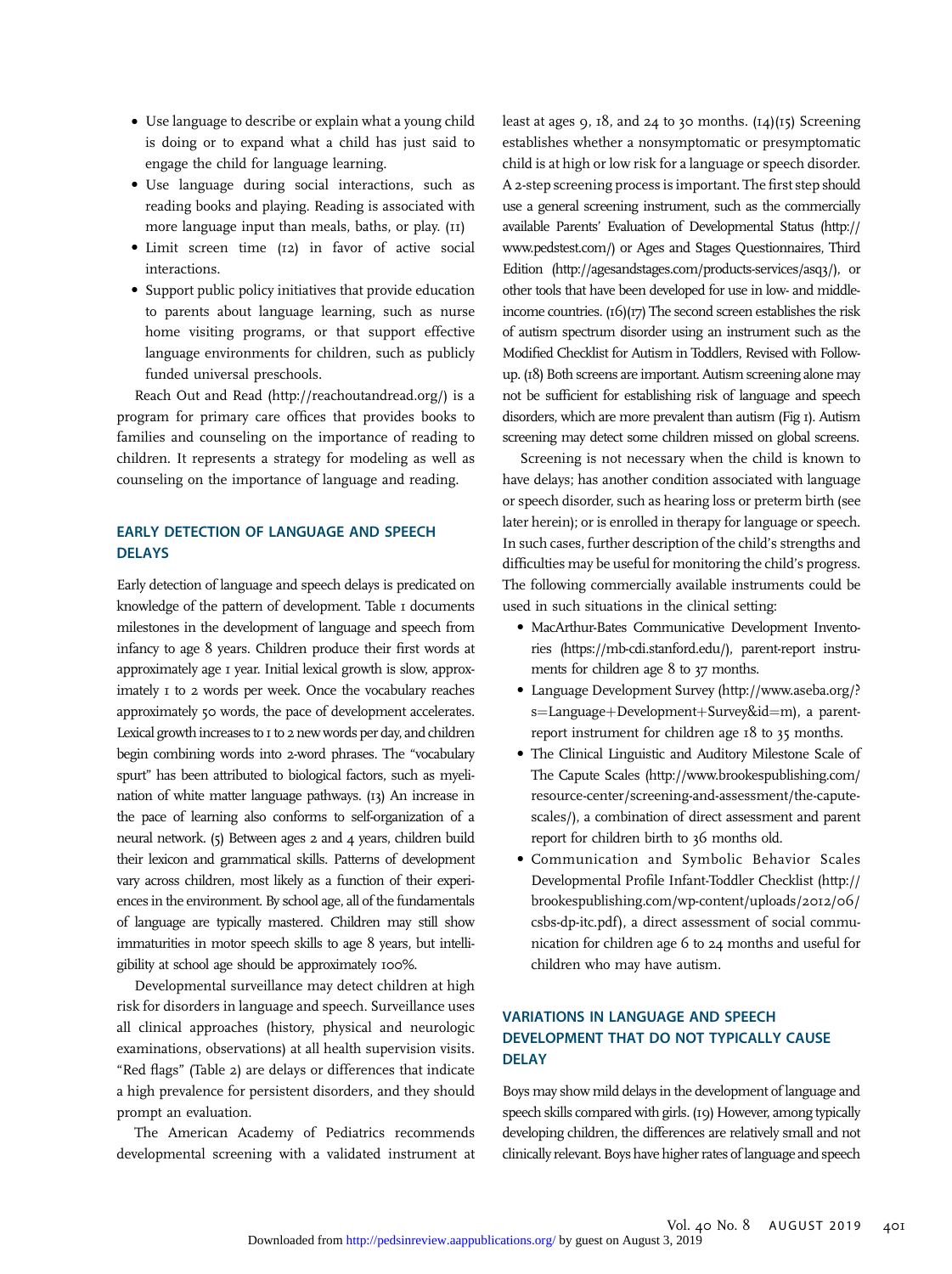# TABLE 1. Key Milestones in the Development of Receptive and Expressive Language and Speech

| <b>AGE</b>      | <b>RECEPTIVE SKILLS</b>                                                                                                                                       | <b>EXPRESSIVE SKILLS</b>                                                                                                           | <b>SPEECH</b>                                                                                                                                                                                |
|-----------------|---------------------------------------------------------------------------------------------------------------------------------------------------------------|------------------------------------------------------------------------------------------------------------------------------------|----------------------------------------------------------------------------------------------------------------------------------------------------------------------------------------------|
| Newborn         | • Attends to voice<br>• Regards face                                                                                                                          | $\bullet$ Cries                                                                                                                    |                                                                                                                                                                                              |
| 3 mo            | · Smiles when spoken to                                                                                                                                       | • Differentiates cry<br>· Coos (makes vowel-like musical sounds)<br>• Coos reciprocally with an adult                              |                                                                                                                                                                                              |
| 6 mo            | • Turns when name is called                                                                                                                                   | · Begins to babble (adds consonant sounds, such<br>as <i>b</i> , <i>d</i> , <i>m</i> )                                             |                                                                                                                                                                                              |
| 9 mo            | · Stops when told "no"<br>· Learns routines, such as "wave<br>bye-bye"                                                                                        | . Points to wants or to interesting objects or actions<br>· Says mama or dada nonspecifically                                      |                                                                                                                                                                                              |
| $12 \text{ mo}$ | • Follows simple commands with<br>gestures                                                                                                                    | · Says mama or dada specifically<br>· Jargons (strings of babble that sound like speech)<br>• Says first words                     |                                                                                                                                                                                              |
|                 | 15-18 mo • Points to body parts<br>· Follows single command without<br>gesture                                                                                | · Acquires words slowly<br>· Uses simple and idiosyncratic forms                                                                   |                                                                                                                                                                                              |
|                 |                                                                                                                                                               | • Participates in conversations                                                                                                    |                                                                                                                                                                                              |
|                 | 18-24 mo · Understands sentences                                                                                                                              | $\bullet$ Exhibits vocabulary of $\geq$ 50 words<br>· Learns new vocabulary items easily<br>· Uses 2-word phrases                  | • 50% correctly use $p$ , $m$ , $h$ , $n$ , $w$ , $b$                                                                                                                                        |
|                 | 24-36 mo ● Follows 2 and 3-step commands<br>• Answers "wh-questions"                                                                                          | $\bullet$ Uses $>2$ -word phrases<br>· Uses increasing complex grammar, such as<br>negation, questions                             | • 50% correctly use $k$ , $q$ , $d$ , $t$ , $nq$ , $f$ , $y$                                                                                                                                 |
|                 | 36-48 mo • Understands plurals, pronouns, and • Combines 3–4 words in a sentence<br>possessives<br>· Understands questions of "who",<br>"why," and "how many" |                                                                                                                                    | $\bullet$ 90% correctly use p, m, h, n, w, b                                                                                                                                                 |
|                 |                                                                                                                                                               | • Uses conjunctions, such as and, or, but                                                                                          | • 50% correctly use r, l, s, ch, sh, z                                                                                                                                                       |
|                 |                                                                                                                                                               |                                                                                                                                    | · Able to produce final consonants in<br>words such as bus<br>. No longer replaces sound made in<br>the back of the mouth $(q, k)$ with<br>sounds made in the front of the<br>mouth $(d, t)$ |
|                 | 48-60 mo · Understands concepts, such as<br>same/different                                                                                                    | · Uses mature grammar at near-adult levels                                                                                         | • 50% correctly use j, v, voiceless th<br>(thing)                                                                                                                                            |
|                 |                                                                                                                                                               | • Constructs narrative discourse, such as tells or retells • 90% correctly use k, g, d, t, ng, f, y<br>stories, makes explanations |                                                                                                                                                                                              |
|                 |                                                                                                                                                               |                                                                                                                                    | • Correct production of consonant<br>clusters, such as st in stop<br>. No longer deletes weak and<br>unstressed syllables, such as in<br>banana                                              |
|                 | 60-84 mo . Limited by the child's conceptual<br>knowledge, not language skills<br>· Understands humor, metaphor                                               | • Mature language constructions                                                                                                    | • 90% correctly use r, l, s, ch, sh, z, j, v,<br>th                                                                                                                                          |
|                 |                                                                                                                                                               | • Increasing use of sophisticated vocabulary and<br>complex grammar                                                                | • No longer substitutes liquids (r, l)<br>with glides $(w, j)$<br>• Can correctly use fricatives, such as<br>voiceless th                                                                    |

disorders than do girls. Therefore, the probability that a boy with an early delay will develop a disorder is high.

Children raised in bilingual environments are capable of learning 2 languages at the same time, (20) even children with disabilities such as Down syndrome. (21) Bilingual

children may have smaller vocabularies in each of their languages than monolingual children, although their combined vocabulary should be comparable in size to that of monolingual children. (22) They may initially show mixing of the 2 languages, although over time separation of the 2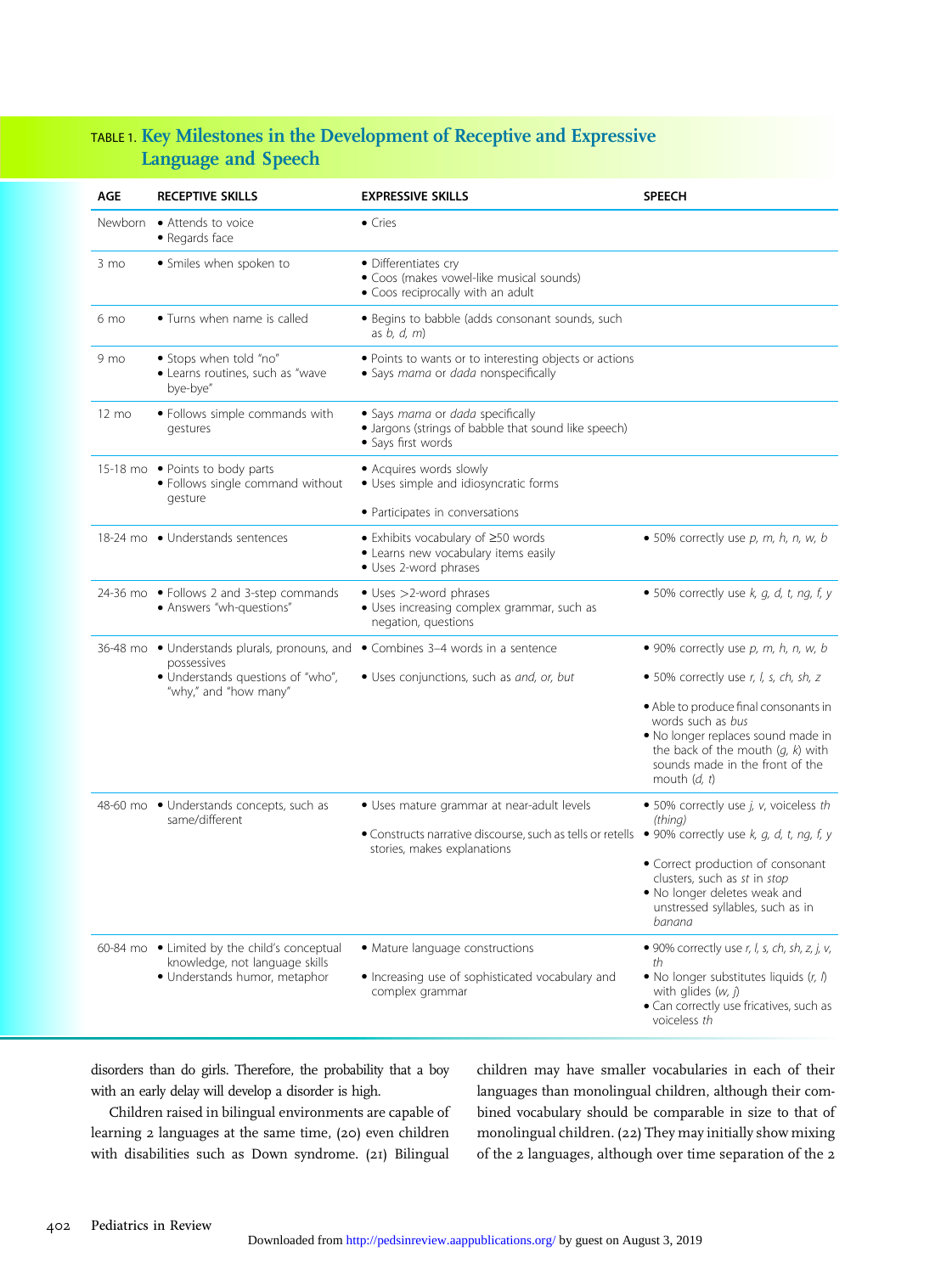# TABLE 2. Red Flags Indicating High Risk of Language or Speech Disorder and Prompting Evaluation

| AGE             | RED FLAG OR INDICATION FOR REFERRAL FOR EVALUATION                                                                                                                                                                                                      |
|-----------------|---------------------------------------------------------------------------------------------------------------------------------------------------------------------------------------------------------------------------------------------------------|
| Any age         | Failure to participate freely and frequently in social interactions                                                                                                                                                                                     |
| $6 \text{ mo}$  | Lack of ability to laugh, vocalize, respond to sound, participate in reciprocal vocal interactions                                                                                                                                                      |
| 9 mo            | Failure to respond differentially to name or to produce babble (such as baba, dada)                                                                                                                                                                     |
| $12 \text{ mo}$ | Inability to point to objects or actions<br>Lack of use of gestures, such as shaking head "no"<br>Inability to participate in verbal routines, such ability to wave to "wave bye-bye"<br>No use of <i>mama</i> or <i>dada</i> specifically for a parent |
| 18 mo           | <5 words beyond mama and dada<br>Failure to follow simple commands with gestures                                                                                                                                                                        |
| 24 mo           | Vocabulary <50 words<br>No 2-word combinations<br><50% of utterances intelligible to unfamiliar adults                                                                                                                                                  |
| $36 \text{ mo}$ | Inability to follow simple directions without gestures<br>$No$ $\geq$ 3-word combinations<br><75% of utterances intelligible to unfamiliar adults                                                                                                       |
| $>36$ mo        | Loss of language and speech skills, particularly in the presence of regression in social abilities and in the absence of regression<br>in motor skills                                                                                                  |

languages occurs. (22) Bilingual exposure is not a full explanation of language or speech delays. Bilingual children have comparable risks of language disorders as monolingual children.

Another source of variation is the child's birth order. Later-born children are likely to hear less adult-generated language directed toward them but are more likely to overhear conversations between adults and their older siblings and have the older siblings as role models. (23) Overall, studies show that later-born children do not acquire language at a later age than do firstborns. Clinicians should use the same assessment and management approaches in the care of later-born children as they do with firstborn children with comparable delays.

Chronic otitis media with effusion does not cause developmental delays in language or speech. Randomized clinical trials comparing early tympanostomy tube placement with watchful waiting showed that the operation changed the duration of effusion and did not change the language outcomes in preschool- or school-age children. (24)(25) Chronic otitis media is more prevalent in situations that also put language learning at risk, including poverty, crowding, limited breastfeeding, and parental smoking,  $(26)$  suggesting that chronic otitis media may be a marker for adverse conditions that are associated with poor language or speech development. Clinicians should consider multiple reasons that children with

chronic otitis media with effusion develop language or speech delays.

In summary, it is a misconception that children from the following categories with delays in early language or speech development will catch up to peers without any intervention: boys, children from bilingual homes, later-born children, and children with chronic otitis media with effusion. In all these cases, the same thresholds should be used to define delays and disorders, and the same clinical procedures should be followed when delays are detected.

### LANGUAGE AND SPEECH DELAYS

The term delays implies that the development of language or speech skills is slower than expected for age and follows an usual developmental pattern. A delay becomes clinically relevant when the rate of development falls below 75% expected, such as when a skill expected at 18 months is not present in a 24-month-old child  $(18/24 = 3/4)$  or 75% the expected rate). Approximately half of all children who are delayed in language at age 2 years catch up by age 3 years. Children who show good symbolic play skills and/or normal receptive language despite delayed expressive language have a better prognosis than those with delays in symbolic play and receptive language. Children with either language or speech delay should receive a comprehensive pediatric evaluation. Table 3 describes the components of a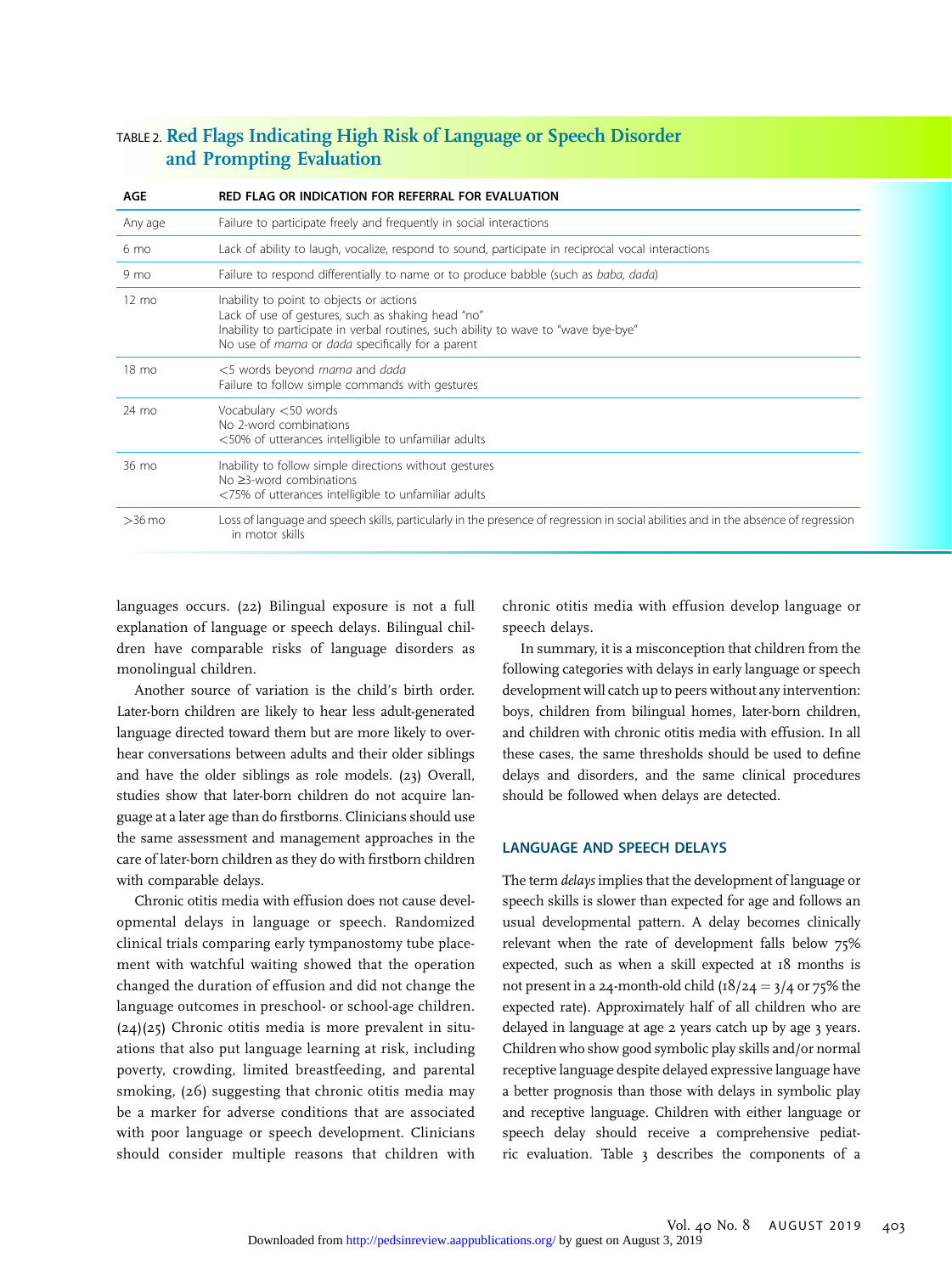| <b>COMPONENT OF EVALUATION</b> | <b>CRITICAL INFORMATION</b>                                                                                                                                                                                                                        |
|--------------------------------|----------------------------------------------------------------------------------------------------------------------------------------------------------------------------------------------------------------------------------------------------|
| History                        | Age at onset, initial presentation, and subsequent course<br>Affected subcomponents<br>Effects of previous treatments                                                                                                                              |
| Medical history                | Birth history<br>Previous illnesses and chronic conditions                                                                                                                                                                                         |
| Review of systems              | Associated signs and symptoms                                                                                                                                                                                                                      |
| Family history                 | Family members with language, reading, or intellectual disorders<br>Other health conditions                                                                                                                                                        |
| Psychosocial factors           | Primary caregivers, parent education<br>Number in the household, financial resources, stress<br>Nature of parent-child interactions<br>Amount and quality of child-directed speech<br>Out-of-home care, including child care, preschool, or school |
| Physical examination           | Growth parameters<br>Dysmorphic features<br>Oral-motor structure and function                                                                                                                                                                      |
| Neurologic examination         | Structural abnormalities, such as asymmetry in tone or reflexes<br>Functional disorders, such as seizures                                                                                                                                          |
| Audiologic assessment          | Ear-specific information or sound field testing                                                                                                                                                                                                    |
| Cognitive skills               | Developmental assessment or an intelligence test                                                                                                                                                                                                   |
| Symptoms of autism             | Social communication and restrictive or repetitive behaviors                                                                                                                                                                                       |

# TABLE 3. Evaluation of a Child with Language or Speech Delay or Disorder

comprehensive pediatric evaluation. Based on the results of that assessment, the clinician may refer the child for treatment or place the child on an enhanced surveillance schedule. Factors that cause language or speech delays and that should prompt treatment are described in the following subsections.

### Environmental Factors

A recent systematic review found that family environmental factors, such as socioeconomic status (SES) and parental education, parental health, and the level of engagement of parents with children, are all associated with the rate of language development. (27) Variation in the amount of language a child hears may mediate the effect of adverse social conditions on development. The classic observation that social class affects language outcomes came from the work of Hart and Risley, (28) who estimated the number of words children heard by recording weekly samples of conversations in their homes. Children of low SES were exposed to an estimated 30 million fewer words than were children of high SES in the preschool years. Recent studies using daylong recordings of home language have confirmed that the amount of speech that children hear at age 16 or 18 months predicts lexical growth and speed of language

processing at older ages. (11)(29) In interpreting these environmental influences on child language, it is important to recognize the possibility of shared genetic variance between parent and child. (30)

Infants raised in orphanages have profound delays in the development of language and speech, along with many other health and developmental disorders. (31) The Bucharest Early Intervention Project demonstrated that these devastating effects could be eliminated through placement in foster care before 15 months of age. Adverse effects were moderated through placement in foster care before but not after 24 months of age. (32) These encouraging data demonstrate the plasticity of language in its earliest stages.

### Sex Differences

Boys have higher rates of language and speech delays and disorders than girls. (33) This finding may reflect genetic variation, implicating sex chromosomes. Male sex is associated with proinflammatory forces and placental lesions. (34) The maternal immune response against the invading interstitial trophoblast may be an initial event leading ultimately to sex differences in language disorders. Another possibility is that prenatal hormones, such as testosterone, exert important influences on the developing brain,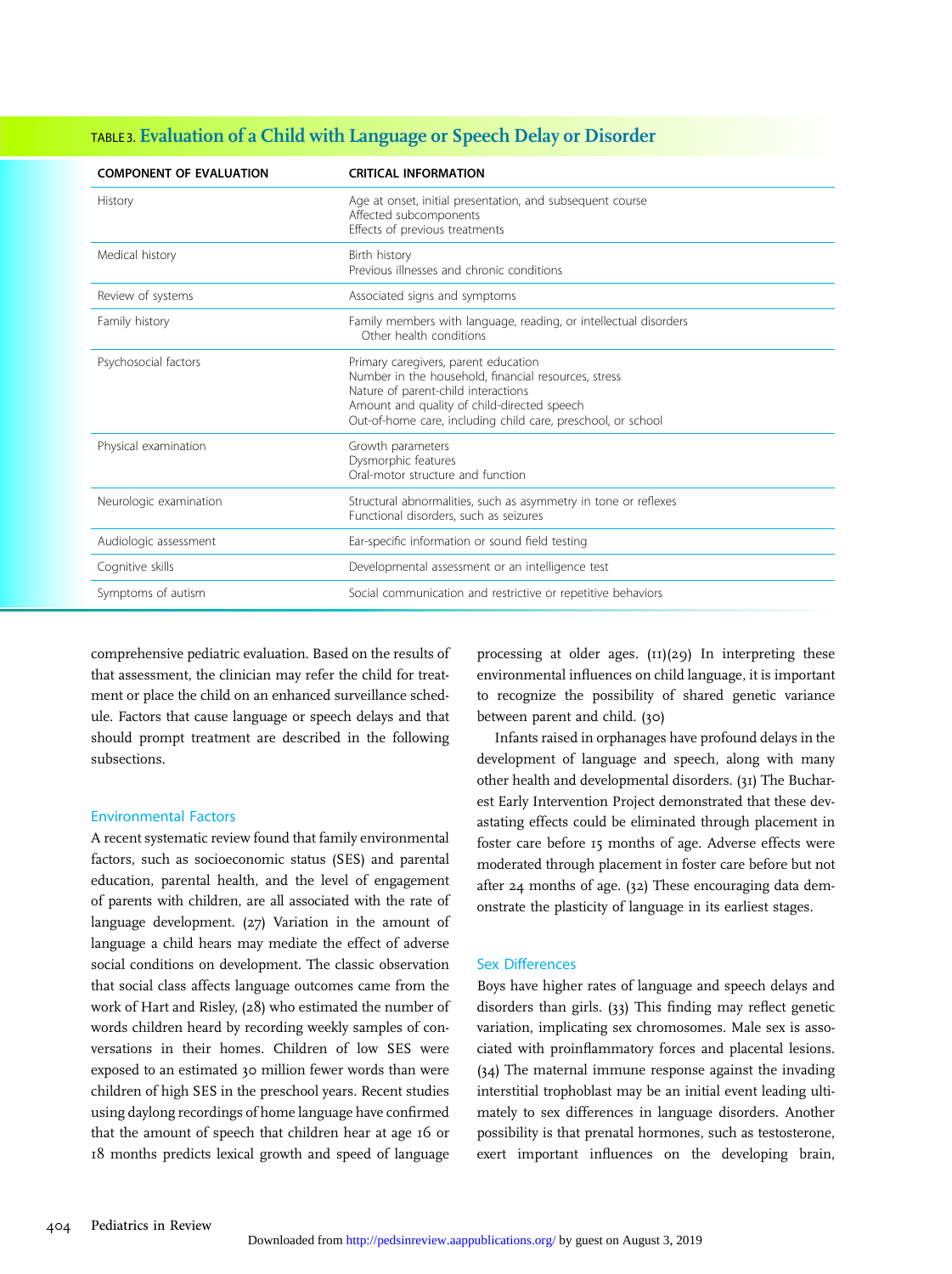influencing structural features such as the degree of laterality or difference between the left and right hemispheres. (35)

Biological factors interact with environmental factors to explain sex differences in language and speech. Girls prefer to remain in close proximity and to engage in social interactions with adults; boys prefer active, rough and tumble play. Sex differences interact with SES. Boy-girl sex differences have been found in low-SES but not high-SES children. (19) Clinicians are often slow to refer boys with language delays for treatment on the assumption that the child will eventually catch up. However, because boys are at higher risk than girls for disorders, as mentioned previously herein, clinicians should proceed to evaluation and treatment when a delay is detected.

#### Genetic Factors

Genetic variation seems to be important for variation in how quickly and efficiently children learn. (36) Disorders of speech and language cluster in families; the median incidence of language difficulties was found to be more than 3 times higher in families of children with language impairment than in unaffected families. (37) Twin studies have confirmed that concordance of speech and language disorders is higher in monozygotic pairs than it is in dizygotic twin pairs. The presence of reading disorders in the family also put children at risk for language disorders. (38)

The first reports identifying a specific genetic alteration associated with language and speech disorders came from studies of a large 3-generation family, called the KE family, in which approximately half of the members had complex speech difficulties. A single nucleotide change on a gene called FOXP2, located on chromosome 7q31, differentiated affected and unaffected family members. Curiously, this gene is one of a family of genes controlling transcription of other genes rather than a gene that codes traits. One theory is that FOXP2 influences the expression of other genes, such as CNTNAP2, which encodes a neurexin and is expressed in the developing human cortex. Genetic variation in CNTNAP2 has been associated with language impairment.

Beyond these findings, it has proved difficult to identify specific genes associated with language and speech disorders. (39) It is possible that multiple genes may be involved (40) or that despite behavioral similarities, the disorders are heterogeneous, each with a distinctive genetic etiology. Decisions about genetic testing for children with a speech and language disorder should be individualized, based on the phenotype, symptom severity, family history, and related factors.

### PRIMARY DISORDERS OF LANGUAGE AND SPEECH

Secondary or tertiary prevention is predicated on early detection of language or speech disorders and prompt treatment because early treatment is generally associated with better outcomes than is delayed treatment. Language disorders represent deficiencies in the ability to express or understand human communication. Delays become disorders when they persist to school age, follow different developmental trajectories, are severe, and/or negatively affect functioning. One classification subdivides language disorders into receptive, expressive, and mixed expressive-receptive language disorders. However, this classification system may not be accurate. (41) Difficulties with language expression may be accompanied by limitations in language comprehension and processing that are subtle and more difficult to detect than the problems of expression. (41) An alternative classification of disorders of language is based on the aspects of language affected (Fig 2), aligned with subcomponents: phonological disorders, limited lexicon, syntactic disorder, semantic disorder, and pragmatic disorder. Speech disorders can also affect 1 or more subcomponents (Fig 2). Motor speech disorders include articulation disorder, dysarthria, and childhood apraxia of speech. Abnormal vocal quality and resonance may be hoarseness, hypernasal speech, or hyponasal speech. Disorders of fluency include stuttering and other dysfluencies.

A persistent and serious delay in the acquisition of language skills in the absence of other developmental, health, or mental health conditions goes by many names: spoken language disorder, primary language impairment, or specific language impairment (SLI). (42) In SLI, the language disorder is the most relevant finding, although associated conditions may also be present. SLI is clinically heterogeneous. Usually, difficulties with syntax are prominent (Fig 2). Other features may include delays in phonological development, semantics, and/or pragmatics. Children with SLI typically present with delayed emergence of single words, phrases, and sentences. Comprehension often seems to be relatively spared. Speech skills also may or may not be impaired.

Several general neuropsychological processes, such as speed of language processing and memory, are associated with SLI. Speed of language processing at age 18 months, as measured in an eye-tracking task, has been found to be associated with measures of language skills up to age 8 years. (43) Children who are late talkers at age 2 years and at high risk for SLI have slower speed of processing than children with typical early language. Slow speed of processing may result in SLI because affected children may have difficulty understanding, anticipating, and learning from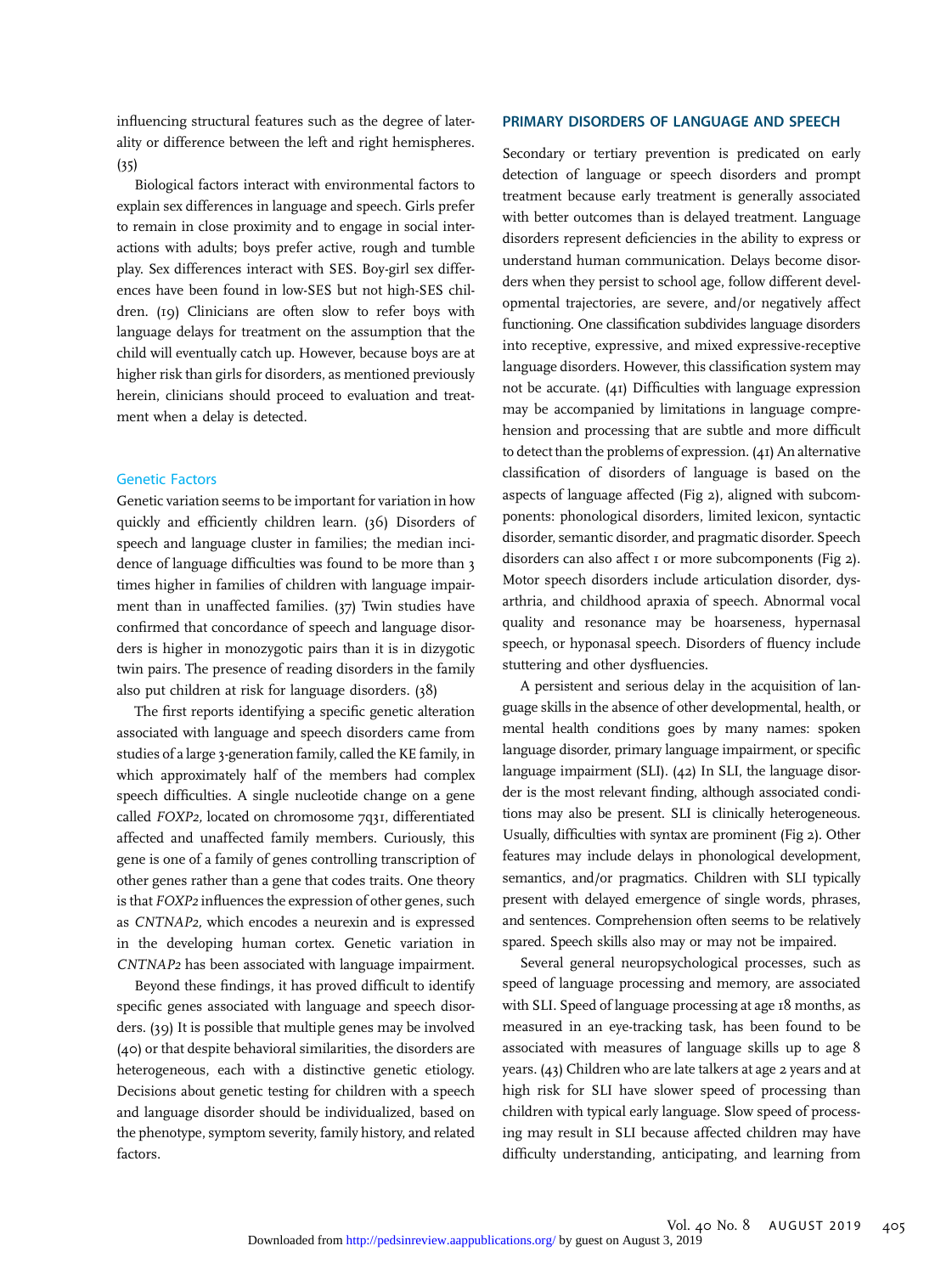

Figure 2. Disorders of language and speech based on the affected subcomponent of the language or speech system. Bold indicates the domain of language or speech, and italics indicate the class of disorders.

speech presented at the usual rapid pace. Deficits in phonological short-term and working memory are also associated with SLI, (44) presumably because it is essential to hold sound patterns in mind in order to learn new words and structures. Phonological short-term memory can be measured by a nonword repetition task that requires children to listen to novel phonetic sequences of varying lengths and repeat them back. At older ages, children with SLI may meet the criteria for attention-deficit/hyperactivity disorder and/or may have difficulties with executive functions, such as response inhibition, working memory, organization, or planning. Children with SLI are at risk for later reading disorders because reading rests on a foundation of language abilities. (45)

Disorders of speech may occur in isolation or in conjunction with disorders of language. Articulation disorders are motor speech disorders that represent difficulties producing specific sounds of the language (Fig 2). Mild articulation disorders are highly prevalent and rarely disrupt communication or social functions. Severe articulation disorders may affect other domains of function. Dysarthria is a disorder of the muscle movements required for speech production and often occurs in the aftermath of brain injury. Childhood apraxia of speech is considered a disorder of planning and executing speech sounds. Hallmarks of the condition include delays in the onset of babbling or singleword productions, errors in articulating vowel sounds, inconsistent errors in producing words, increasing difficulty

with words or phrases of increasing length, increased difficulty with production of spontaneous as opposed to well-rehearsed sentences, and effortful speech. The importance of differentiating childhood apraxia of speech from other disorders is that the treatment approach is distinctive; children typically require an approach that emphasizes motor programming and motor learning to improve production of speech sounds.

Stuttering is a disorder of fluency (Fig 2). Children often experience dysfluency before age 4 years as their thinking processes outpace their speech processes. Developmental dysfluency involves repetition of entire words or phrases. Stuttering is a nondevelopmental problem that includes repetition of individual speech sounds (p-p-p-pop); prolongations (mmmme); abnormal pauses between sounds; excessive use of fillers, such as uh or um; and use of behavioral strategies, such as selfslapping to try to get the words out. Even at ages younger than 4 years, the presence of the features of stuttering should prompt referral for further evaluation and treatment.

## SPEECH-LANGUAGE DISORDERS SECONDARY TO KNOWN CONDITIONS

Early detection and treatment of language and speech disorders in children with other health or neurodevelopmental conditions is another strategy for secondary and tertiary prevention. The use of parent-reported questionnaires or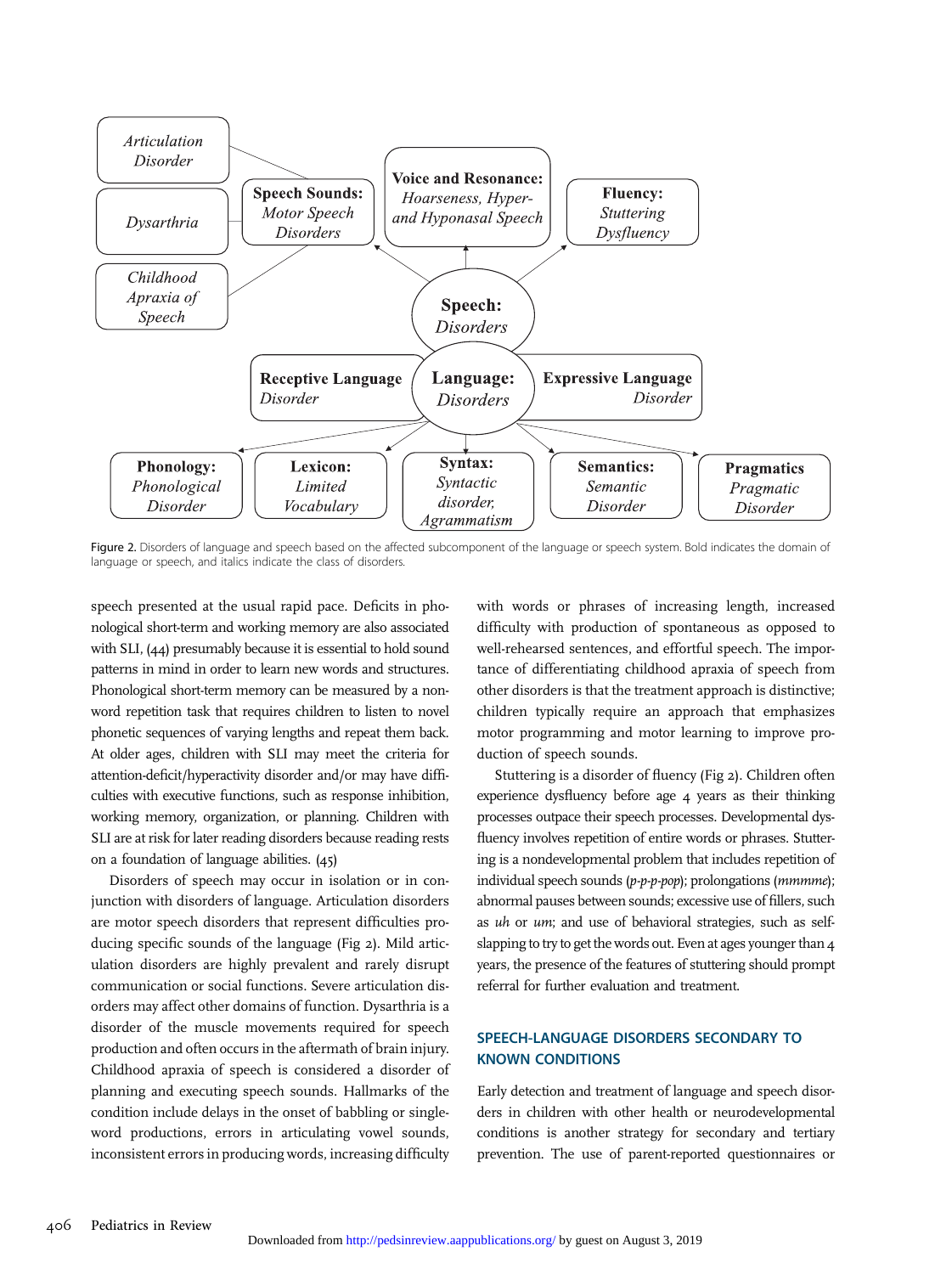direct observation language and speech instruments in pediatric subspecialty care is recommended for children, especially for those who are not receiving speech-language pathology services, early intervention, or special education (see previously herein). Recommendations for the evaluation of children with language and speech delays or disorders are designed to rule out known causes, including adverse psychosocial conditions (Table 2).

- Hearing loss. Language and speech disorders are highly likely with severe to profound hearing loss (threshold >55 dB). Individuals with mild (threshold of 26–40 dB) to moderate (threshold of 41–55 dB) sensorineural hearing loss may be able to detect and discriminate vowel sounds and low-frequency consonants, such as  $m$  and  $b$ , but may not detect or discriminate highfrequency consonants, such as f, th, and sh. Universal newborn hearing screening has increased early identification of children with moderate to profound hearing loss. Reevaluation of hearing in children with language or speech abnormalities is critical because the newborn test results may have been a false-negative, the hearing loss may be mild, or the child may have a progressive hearing loss.
- Global developmental delay and intellectual disability. Language and speech delay may be the initial presentation of children with global developmental delays. If delays persist and are accompanied by deficits in adaptive skills, children may meet the criteria for intellectual disability. Intellectual disability ranges from mild  $(IQ = 55-69)$  to profound  $(IQ < 25)$  levels. Language skills are generally commensurate with other developmental abilities. Even children with severe intellectual disability ( $IQ = 25-39$ ) typically learn at least minimal language skills.
- Autism. Autism is defined by 2 key criteria: deficits in the domain of social communication and excessive restricted or repetitive behaviors. The presenting problem in autism is often delays or regression in speech and language skills. The prevalence of autism had been increasing in the past 2 decades and may have stabilized during the past 8 years. (46) Prognosis is better when children receive early intervention services than when behavior management and education are delayed. For these reasons, consideration of the diagnosis of autism is critically important in the evaluation of children with language delay.
- Known genetic variations. Chromosomal and genetic conditions have distinctive profiles in terms of speech and language. For example, in trisomy 21 or Down syndrome, deficits in speech and language skills are

often more severe than deficits in nonverbal skills. In Williams syndrome, caused by a deletion on chromosome 7, deficits in nonverbal skills are more severe than deficits in language. Fragile X syndrome is caused by trinucleotide repeats and mutations in the FMR1 gene. Individuals with fragile X syndrome have deficient language skills in association with poor social skills, high levels of anxiety, and frequent hyperactivity. Approximately 20% to 25% of individuals with fragile X syndrome meet the criteria for a diagnosis of autism.

- Neurologic disorders. Structural brain injuries may affect language and speech. Children with injury to the left or right hemisphere frontal and temporal regions may show delays in the early phases of language development and subsequent disorders, although their symptoms are milder than those of adults with similar injuries. (47)(48) Notably, environmental factors influence the rate of language learning after brain injury. By age 5 years, children from high-SES families with brain injury outperformed children without brain injury from low-SES families. (49) Functional magnetic resonance imaging studies have found that children with early left hemisphere injury show multiple pathways of plasticity associated with variation in outcome. (50) Specific epilepsy syndromes are associated with language and speech disorders. Landau-Kleffner syndrome is a rare seizure disorder associated with regression in speech and language skills and, therefore, is part of the differential diagnosis in autism with regression. However, whereas the regression in autism typically occurs before age 3 years, the regression in Landau-Kleffner syndrome occurs later. The cardinal finding is auditory agnosia, a profound disruption of language comprehension with resulting adverse effects on language production. Other neurologic conditions with effects on language and speech include tuberous sclerosis.
- Cleft palate. Cleft palate is failure of fusion of the hard and/or soft palate. Even if the defect is repaired, weak velopharyngeal muscles allow air to flow through the nose rather than out the mouth in the production of speech sounds, resulting in hypernasal speech. Children with cleft palate, even as an isolated condition and not part of a broader syndrome, may also experience delays or disorders in the development of language as well as speech although the reasons are not clear.
- Other health conditions. Meta-analyses show that children born preterm show persistent delays in the development of language, (51) independent of SES, and even among samples that include only children without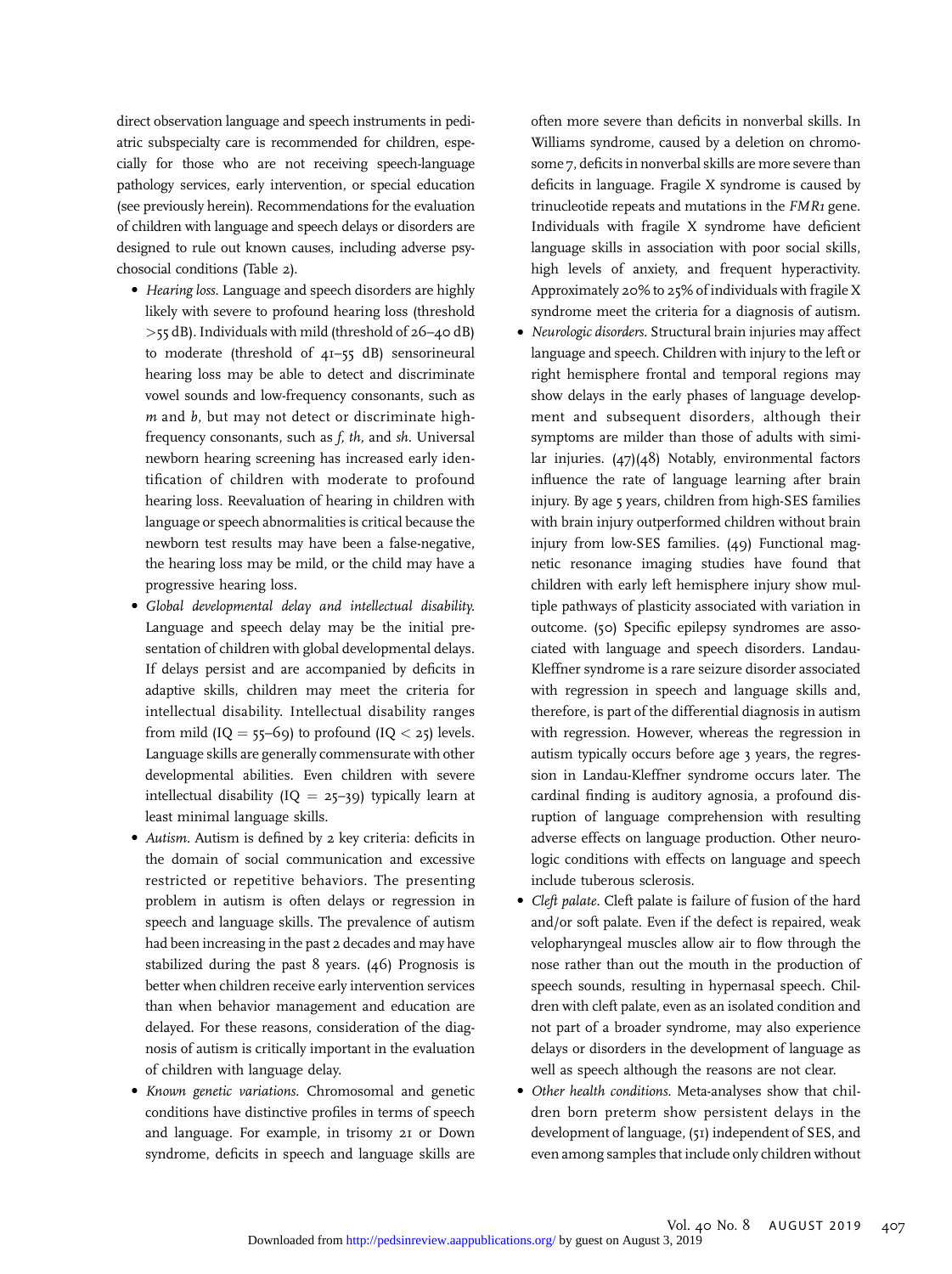major disabilities, such as cerebral palsy, intellectual disabilities, and sensory impairments. (52) These deficits have been attributed to subtle neurologic deficits that may be present even in the absence of telltale signs on neuroimaging. Similarly, children with congenital heart disease show delays in the development of language associated with changes in white matter. (53)

### MANAGEMENT AND TREATMENT

Children with language or speech delays or disorders have failed to learn language from observation and social participation. Therefore, watchful waiting is rarely a good approach. Therapy is warranted. The speech-language pathologist is the professional charged with designing and implementing the treatment plan for a child with language or speech delays or disorders. Speech-language pathology services alone may be adequate for the child with mild to moderate language or speech delays or isolated disorders without complications. Early intervention for children birth to 3 years old or special education services for children older than 3 years is appropriate for children with moderate to severe language and speech disorders, other developmental conditions, and/or behavioral challenges that compromise participation and cooperation. Referral to therapy services is appropriate even while the comprehensive evaluation of the disorder is ongoing because of the long delays for many diagnostic services.

Although the causes of language and speech disorders are diverse, including genetic or neurologic conditions, manipulation of the child's experience in the environment is the main lever available to improve the child's skills and functioning. The speech-language pathologist, implicitly or explicitly, creates environments that increase the odds of the child's learning the weak or missing skill. Effective language interventions may provide a higher number of effective language learning episodes than would be available to children in their typical environment. Therapy may increase the child's opportunities to listen and speak, increase the salience of elements that the child has not mastered, and/or encourage expression of weak and developing skills. Therapy may also provide corrective feedback, such as recasting, that facilitates learning correct forms. Critical ingredients for therapeutic intervention, analogous to primary learning, are the child's active engagement and a warm supportive relationship. Therapy for toddlers and preschool-age children is typically play-based rather than drill. The specific activities chosen for a session focus on interests of the child. Table 4 includes a link to an example of home-based speech-language therapy.

The data on the efficacy or effectiveness of speech and/or language therapy, especially using randomized controlled trials, is limited. However, a systematic review and metaanalysis found that speech and language therapy is generally effective for children with phonological or expressive vocabulary difficulties but less clear for children with expressive syntax difficulties. Little evidence was available considering the effectiveness of the intervention for children with receptive language difficulties. (54)

Children often get a minimal dose of speech-language therapy, such as 30 to 60 minutes of therapy a week or less. The low dose of treatment is driven in part by child factors, such as children's relatively weak attentional capacity, and by systems issues, such as high costs and limited availability of therapists. Participation of parents, family members, and teachers in the program leverages the otherwise limited intensity of service. A systematic review found no significant differences between interventions administered by trained parents and clinicians. (54) A second systematic review reported that home programs can lead to growth in a child's skills and are more effective than no intervention, provided that a high dose of the program is delivered by parents who have received direct training in the intervention techniques. (55) Another strategy to increase the dose of treatment is to provide group therapy sessions; the duration of treatment is not the 30 to 60 minutes reserved for a single child, but 2 to 3 hours for 4 to 8 children. The added advantage of group therapy is that children practice their developing skills with other children in seminaturalistic settings. A systematic review found no differences in the effects of individual versus group therapies. (42) Language and speech therapy are often part of a child's individual educational plan at school. Teachers as well as parents should know the goals and strategies that the speech-language pathologists are using and apply them in the classroom to maximize the effect of therapeutic services.

As children age, it becomes increasingly important that they can use language and speech skills in the service of functional domains, including learning, communication, and social interaction. A systematic review of school-based treatment procedures addressing social communication behaviors found that gains were seen in conversational abilities, including topic management skills, narrative production, and repairs of inadequate or ambiguous comments. (56)

For children with poor motivation or disordered behavior, behavioral measures may be included with rewards and consequences for desired and undesired behaviors, respectively. Behavioral approaches are typically required for children with autism who lack motivation to communicate.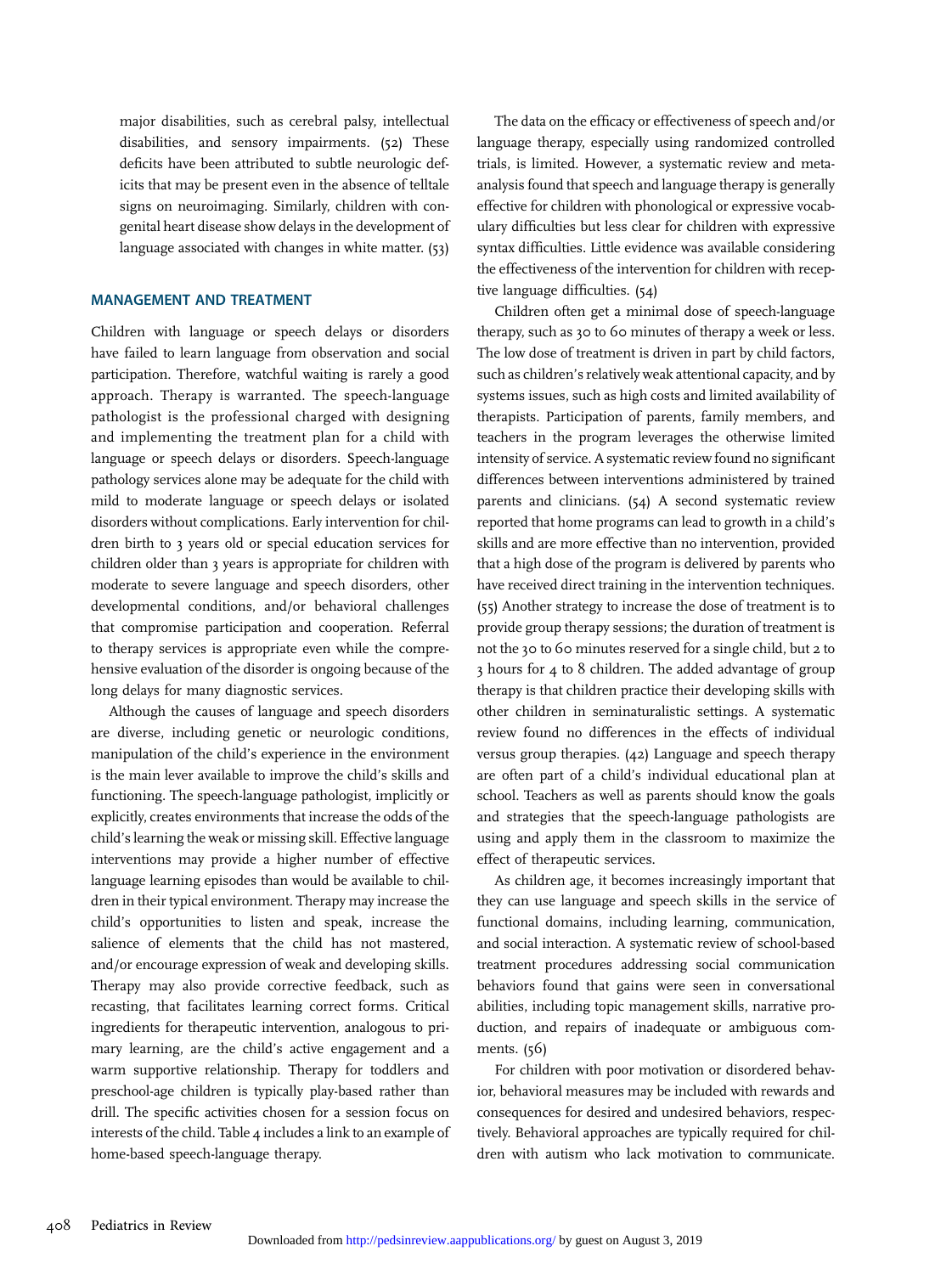| TABLE 4. Resources for Parents and Professionals |  |  |  |  |  |  |
|--------------------------------------------------|--|--|--|--|--|--|
|--------------------------------------------------|--|--|--|--|--|--|

| <b>TARGET</b> | <b>MEDIUM</b> | <b>TITLE AND SOURCE</b>                                                                                                                                                                                                                                                                                                                                                                                                                                                                                                                                                                                                                                                                                                                                                |
|---------------|---------------|------------------------------------------------------------------------------------------------------------------------------------------------------------------------------------------------------------------------------------------------------------------------------------------------------------------------------------------------------------------------------------------------------------------------------------------------------------------------------------------------------------------------------------------------------------------------------------------------------------------------------------------------------------------------------------------------------------------------------------------------------------------------|
| Parents       | Websites      | . National Institute on Deafness and Other Communication Disorders Fact Sheet: "Your Baby's Hearing and<br>Communicative Development Checklist": https://www.nidcd.nih.gov/sites/default/files/Documents/health/<br>hearing/NIDCD-Hearing-Development-Checklist.pdf<br>· Babyhearing.org: https://www.babyhearing.org/<br>• Center for Disease Control and Prevention FREE Milestone Tracker: https://www.cdc.gov/ncbddd/actearly/<br>index.html<br>· First Words Project, 16 Gestures by 16 Months: http://firstwordsproject.com/about-16by16/<br>. Tips for Parents of Preschoolers on Shared Reading: http://www.nea.org/assets/docs/HE/englishtips.pdf<br>· Autismspeaks.org<br>· Apraxia-kids.org                                                                 |
|               | <b>Books</b>  | . Agin MC, Geng, LF, Nicholl MJ. (2003). The Late Talker: What to Do if Your Child Isn't Talking Yet. New York, NY: St Martin's<br>Press<br>• Eichten Pl. (2000). Help Me Talk: A Parent's Guide to Speech and Language Stimulation Techniques for Children 1 to 3<br>Years. Glen Allen, VA: Pi Communication Materials<br>. Feit D. (2007). The Parents' Guide to Speech and Language Problems. New York, NY: McGraw-Hill<br>• Hulit LM, Fahey KR., Howard MR. (2015). Born to Talk: An Introduction to Speech and Language Development. Boston,<br>MA: Pearson                                                                                                                                                                                                       |
| Clinicians    | Websites      | • Information about developmental milestones and clinical indicators of autism available on the CDC's "Learn the<br>Signs. Act Early" website: https://www.cdc.gov/ncbddd/actearly/index.html<br>• American Speech-Language Hearing Association continuing education courses: http://www.asha.org/ce/<br>. The American Academy of Pediatrics Bright Futures: http://www.brightfutures.org<br>• Autism Navigator for Primary Care: http://www.autismnavigator.com/<br>Examples of home-based speech-language pathology therapy:<br>• Therapy for childhood apraxia of speech: https://www.youtube.com/watch?v=sq7vFWLqodM<br>• How to do speech therapy with toddlers at home: https://www.youtube.com/watch?v=9qTPS0cX4VQ<br>· Autismspeaks.org<br>· Apraxia-kids.org |
|               | <b>Books</b>  | . Batshaw ML, Roizen NJ, Lotrecchiano GR. (2013). Children with Disabilities. Baltimore, MD: Paul H. Brookes Publishing<br>Co<br>• Beukelman DR, Mirenda P. (2012). Augmentative and Alternative Communication: Supporting Children and Adults with<br>Complex Communication Needs. 4th ed. Baltimore, MD: Paul H. Brookes Publishing Co<br>• Coplan J. (2010). Making Sense of Autistic Spectrum Disorders: Create the Brightest Future for Your Child with the Best<br>Treatment Options. New York, NY: Bantam Books                                                                                                                                                                                                                                                 |

Developmental and naturalistic behavioral techniques are particularly appropriate for young children because they can be applied in everyday activities. For children with motor speech disorders, especially childhood apraxia of speech, a motor learning component is included in the therapy; the child practices carefully planned sequences of emerging sound patterns. Links to video segments demonstrating therapies for childhood apraxia of speech are listed in Table 4. Recommendations for therapy for childhood apraxia of speech include frequent but short sessions, at least 4 times per week, with family and school participation in the treatment program; preliminary evidence demonstrates promising outcomes. (57) Use of nonspeech oral motor exercises, such as blowing, lip strengthening, and lateral tongue movements, are not beneficial for the treatment of motor speech disorders primarily because speech sounds do not use the oral mechanisms in the same movements as eating or drinking. However, cues to placement of the tongue or lips for proper speech sound production may be helpful. For

children with extremely limited verbal output, assistive and augmentative communication devices (AACs), such as sign language, picture exchange, or voice-activated software, may also be considered. AAC methods are often taught in schools. Unfortunately, high-technology devices may not be able to travel home with the student. In addition, family members may not learn the AAC methods and, therefore, cannot help their child to use the technique in home and community settings. To be most effective, parents and teachers should get training in the use of the AAC method and should encourage the child to use the method in all communication settings.

It may be challenging for parents and for clinicians to know whether a child is receiving high-quality speech and language therapy. In addition to the specific recommendations previously herein, high-quality therapy should include the following features:

• The speech-language pathologist establishes explicit objectives to address the areas of need in each of the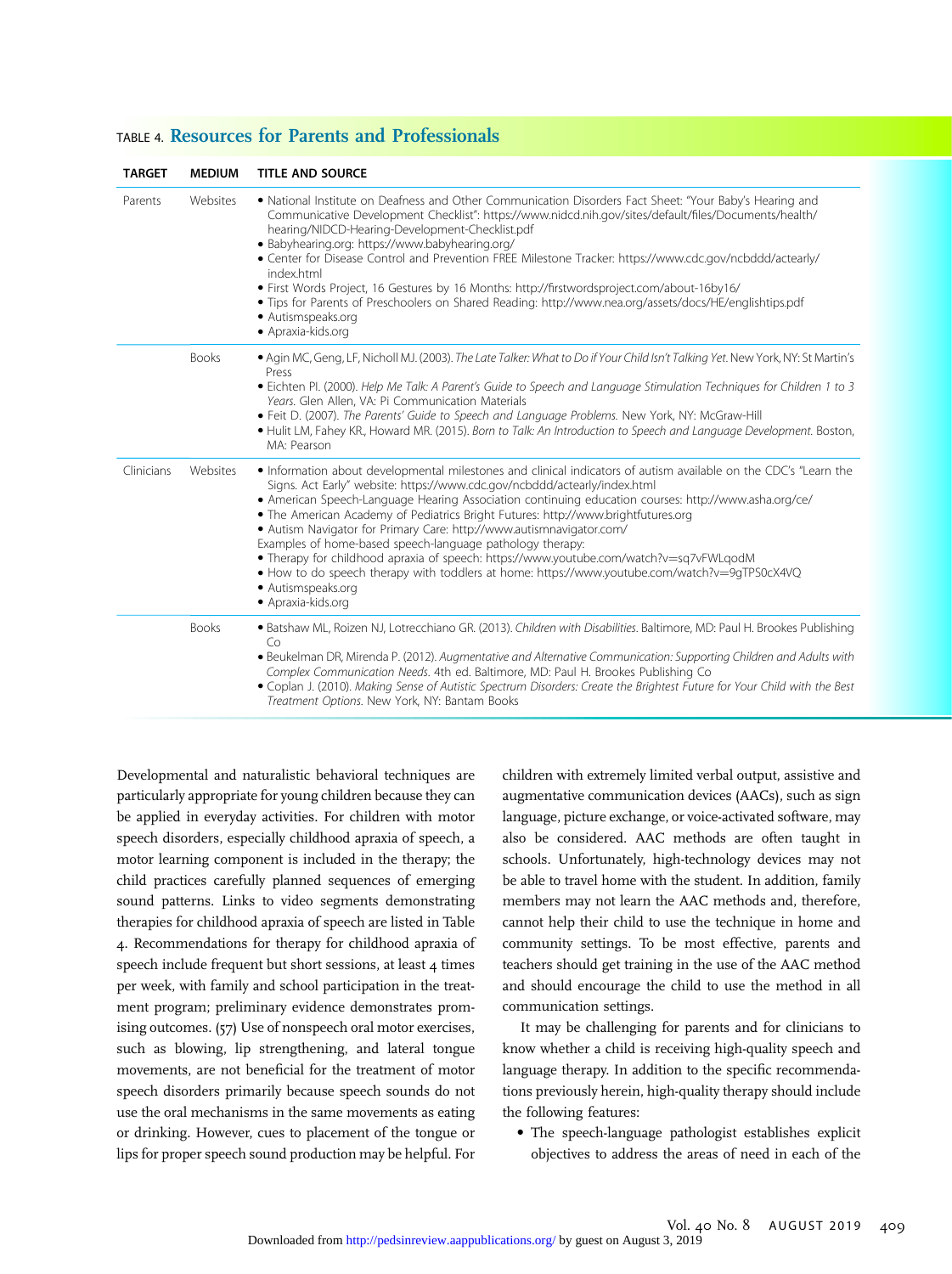domains of language or speech affected. Objectives may also be geared toward solidifying strengths in the various domains.

- Especially in the treatment of toddlers, preschool-age children, and young school-age children, parents are aware of the objectives and the strategies the therapist is using. Parents often follow through with exercises at home.
- Speech-language therapy at school is planned and executed in conjunction with teachers. Speech-language therapy may also be coordinated with other therapeutic services, such as occupational therapy or social skills training.
- The therapy is fun for the child. Therapy may not necessarily be conducted at a desk or table. Therapists are warm and encouraging.
- The speech-language pathologist considers strategies to ensure that improvements during the therapy session generalize to everyday environments, including home and school.
- Progress is monitored frequently and regularly. Progress reports are provided to parents, teachers, and referring clinicians.

# Summary

Language is a distinctly human form of symbolic communication. Delays and disorders of language and speech are prevalent. (1) The main points of this review and the clinical implications are as follows:

- Research shows that the amount of child-directed speech is a strong contributor to the child's language development. (11)(28)(29) Based on clinical consensus in relation to these data, primary care clinicians play a role in primary prevention of language and speech disorders by counseling families about the importance of the learning environment. Reach Out and Read supports the development of language and reading.
- The US Preventive Services Task Force concluded that no studies have yet examined the effects of screening on speech and language or other functional outcomes. (58) However, based on some research and consensus, professional organizations recommend a developmental screening at age 9, 18, and 24 or 30 months and, in addition, autism screening at 18 and 24 or 30 months. (14)(15) Resources are available for parents to alert them to the early stages of delays in language and speech (Table 4).
- Research shows that male sex (19), bilingualism, (20) later birth order, (23) and otitis media (24)(25) are not causes of language delays. Therefore, children with delays and these conditions

should be managed in the same manner as all other children with delays.

- Disorders of language are subdivided into receptive, expressive, and mixed receptive-expressive disorders. However, expressive difficulties may be more obvious than concomitant difficulties in comprehension. The specific diagnoses of language and speech disorders may also be predicated on the component of language or speech affected. In addition, disorders may be classified as primary when no other major disorder is present and as secondary when other conditions are present, including severe psychosocial deprivation, hearing loss, global developmental delay or intellectual disability, known genetic variants, neurologic conditions, and other health conditions, such as prematurity. Information that can be shared with parents regarding these disorders are listed in Table 4.
- Speech-language therapy has been shown to be useful for some though not all disorders of language and speech disorders. (54)(58) Nonetheless, based on this research, clinical consensus is that children with speech and/or language delay should be referred for language and/or speech therapy, either in isolation or as part of an early intervention or special education program.
- Ongoing monitoring by the primary care clinician may allow early detection of attention deficits, executive function limitations, or reading disorders, all of which may be associated with language or speech disorders. The ultimate goal of all screening, assessment, referral, and ongoing monitoring is to allow children to reach their maximal functional capacity for language and speech and to participate fully and joyfully in the human community.



References for this article are at [http://pedsinreview.](http://pedsinreview.aappublications.org/content/40/8/398) [aappublications.org/content/40/8/398](http://pedsinreview.aappublications.org/content/40/8/398).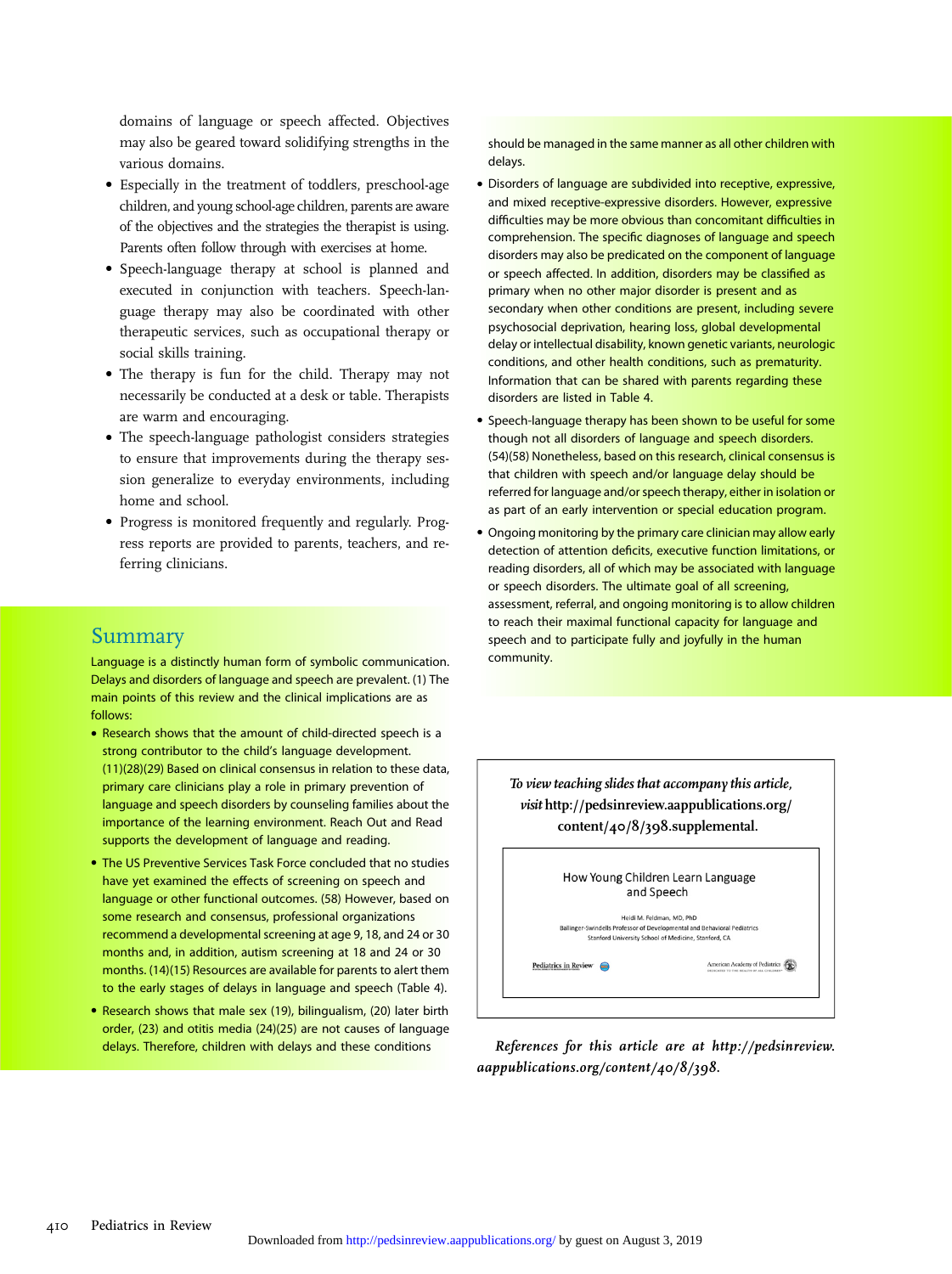# PIR Quiz

There are two ways to access the journal CME quizzes:

1. Individual CME quizzes are available via the blue CME link under the article title in the Table of Contents of any issue.

2. To access all CME articles, click "Journal CME" from Gateway's main menu or go directly to: [http://www.aappublications.org/content/](http://www.aappublications.org/content/journal-cme)

[journal-cme](http://www.aappublications.org/content/journal-cme).

3. To learn how to claim MOC points, go to:<http://www.aappublications.org/content/moc-credit>.

- 1. The prevention of speech and language delays is an important responsibility of pediatricians. Which of the following is the most appropriate primary prevention activity that pediatricians should focus on?
	- A. Direct parents to use an adult-oriented ("mature") language approach with their children.
	- B. Educate parents about encouraging language development.
	- C. Emphasize the value of unstructured playtime over reading-based activities.
	- D. Encourage parents to take advantage of computer-based interactions with their child.
	- E. Reassure parents that language exposure intensity is only important after 18 months of age.
- 2. While teaching a class on early intervention for speech delay, your class asks if there is a group of children who have been identified with speech delay that will ultimately catch up and will not require speech therapy services. Of the following groups of children with identified speech delay, which group is most likely to catch up with peers without any intervention?
	- A. Boys.
	- B. Children from bilingual homes.
	- C. Children with chronic otitis media with effusion.
	- D. Later-born children.
	- E. None of the above.
- 3. A 9-year-old boy diagnosed as having attention-deficit/hyperactivity disorder has not responded to medication treatment alone. When assessed by his local school district, he is found to have a specific language impairment. Which of the following speech features is most likely to be consistent with the results of testing in this patient?
	- A. Abnormal comprehension skills.
	- B. Normal phonological development.
	- C. Normal short-term and working memory.
	- D. Normal syntax and pragmatic language skills.
	- E. Slow processing speed.
- 4. A 4-year-old boy is referred for further evaluation of his speech and language. The child is difficult to understand and struggles to express himself. After obtaining a speech and language therapy evaluation, the impression is that the most likely diagnosis is, in fact, childhood apraxia of speech. Which of the following speech characteristics is most likely to be consistent with this diagnosis in this patient?
	- A. Abnormal pauses between sounds.
	- B. Excessive use of fillers.
	- C. Inconsistent errors in producing words.
	- D. Repetition of individual speech sounds.
	- E. Use of behavioral strategies.
- 5. The family of a 2-year-old child is concerned about the quality of the speech-language therapy available in their community. Although they have focused on the frequency of service, which of the following measures are most likely to be suggested by the pediatrician as a better measure of appropriate and high-quality therapy?
	- A. Drill-based activities occur at every therapy session.
	- B. Family receives annual progress reports.
	- C. Interventions are specific to the therapy sessions.
	- D. Practice occurs only during therapy sessions.
	- E. Specific objectives address affected areas.

### REQUIREMENTS: Learners

can take Pediatrics in Review quizzes and claim credit online only at: [http://](http://pedsinreview.org) [pedsinreview.org](http://pedsinreview.org).

To successfully complete 2019 Pediatrics in Review articles for AMA PRA Category 1 Credit<sup>TM</sup>, learners must demonstrate aminimum performance level of 60% or higher on this assessment. If you score less than 60% on the assessment, you will be given additional opportunities to answer questions until an overall 60% or greater score is achieved.

This journal-based CME activity is available through Dec. 31, 2021, however, credit will be recorded in the year in which the learner completes the quiz.



2019 Pediatrics in Review now is approved for a total of 30 Maintenance of Certification (MOC) Part 2 credits by the American Board of Pediatrics through the AAP MOC Portfolio Program. Complete the first 10 issues or a total of 30 quizzes of journal CME credits, achieve a 60% passing score on each, and start claiming MOC credits as early as October 2019. To learn how to claim MOC points, go to: [http://](http://www.aappublications.org/content/moc-credit) [www.aappublications.org/](http://www.aappublications.org/content/moc-credit) [content/moc-credit.](http://www.aappublications.org/content/moc-credit)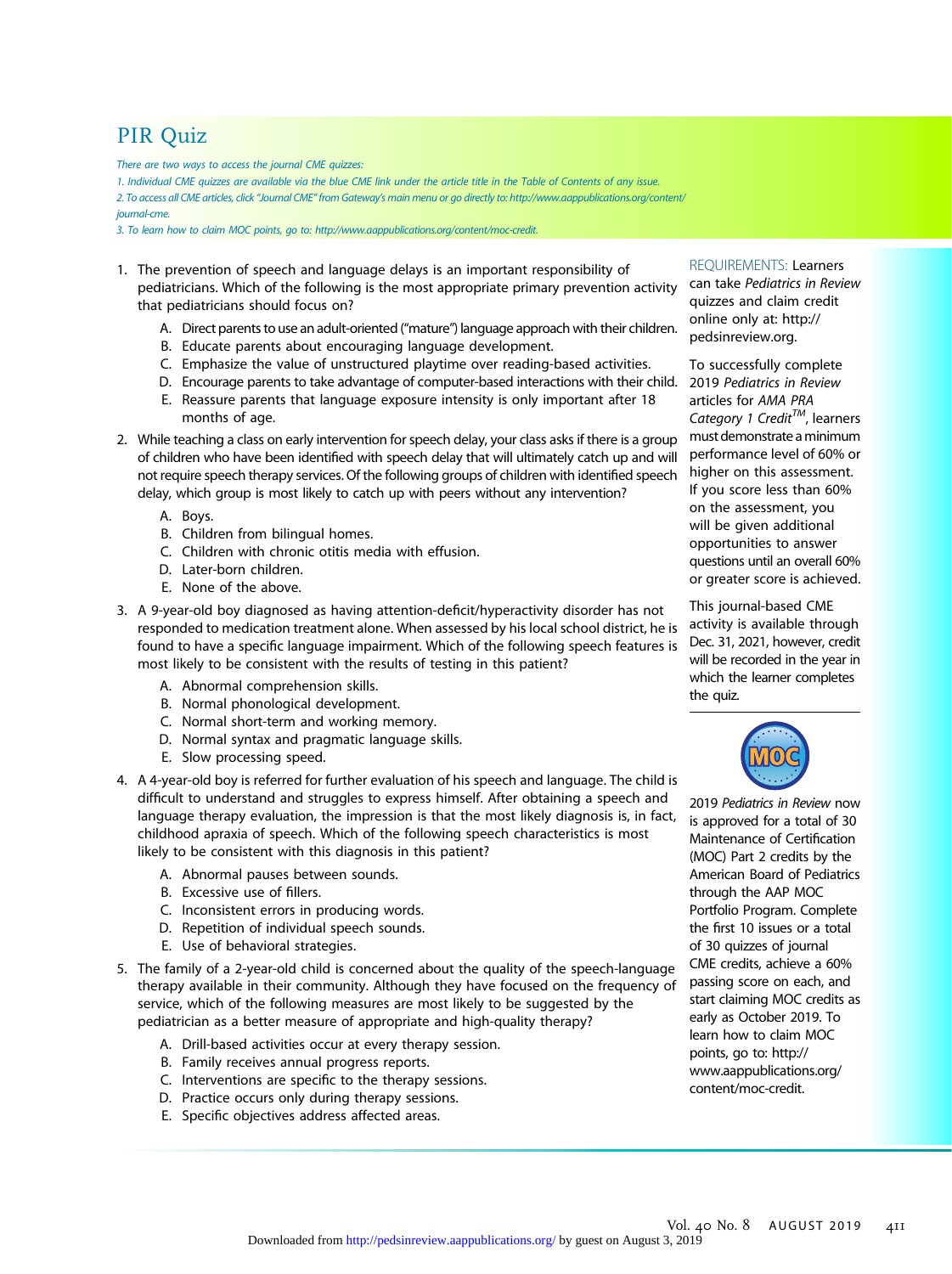# DOI: 10.1542/pir.2017-0325 *Pediatrics in Review* 2019;40;398 Heidi M. Feldman **How Young Children Learn Language and Speech**

| <b>Updated Information &amp;</b><br><b>Services</b><br><b>Supplementary Material</b> | including high resolution figures, can be found at:<br>http://pedsinreview.aappublications.org/content/40/8/398<br>Supplementary material can be found at:<br>http://pedsinreview.aappublications.org/content/suppl/2019/07/31/40<br>8.398.DC1                                                                                                                                                                                                                                                                                                                      |
|--------------------------------------------------------------------------------------|---------------------------------------------------------------------------------------------------------------------------------------------------------------------------------------------------------------------------------------------------------------------------------------------------------------------------------------------------------------------------------------------------------------------------------------------------------------------------------------------------------------------------------------------------------------------|
| <b>References</b>                                                                    | This article cites 50 articles, 8 of which you can access for free at:<br>http://pedsinreview.aappublications.org/content/40/8/398.full#ref-list<br>$-1$                                                                                                                                                                                                                                                                                                                                                                                                            |
| <b>Subspecialty Collections</b>                                                      | This article, along with others on similar topics, appears in the<br>following collection(s):<br><b>Developmental/Behavioral Pediatrics</b><br>http://classic.pedsinreview.aappublications.org/cgi/collection/develo<br>pment:behavioral_issues_sub<br><b>Cognition/Language/Learning Disorders</b><br>http://classic.pedsinreview.aappublications.org/cgi/collection/cogniti<br>on:language:learning_disorders_sub<br><b>Growth/Development Milestones</b><br>http://classic.pedsinreview.aappublications.org/cgi/collection/growth<br>:development_milestones_sub |
| Permissions & Licensing                                                              | Information about reproducing this article in parts (figures, tables) or<br>in its entirety can be found online at:<br>https://shop.aap.org/licensing-permissions/                                                                                                                                                                                                                                                                                                                                                                                                  |
| <b>Reprints</b>                                                                      | Information about ordering reprints can be found online:<br>http://classic.pedsinreview.aappublications.org/content/reprints                                                                                                                                                                                                                                                                                                                                                                                                                                        |